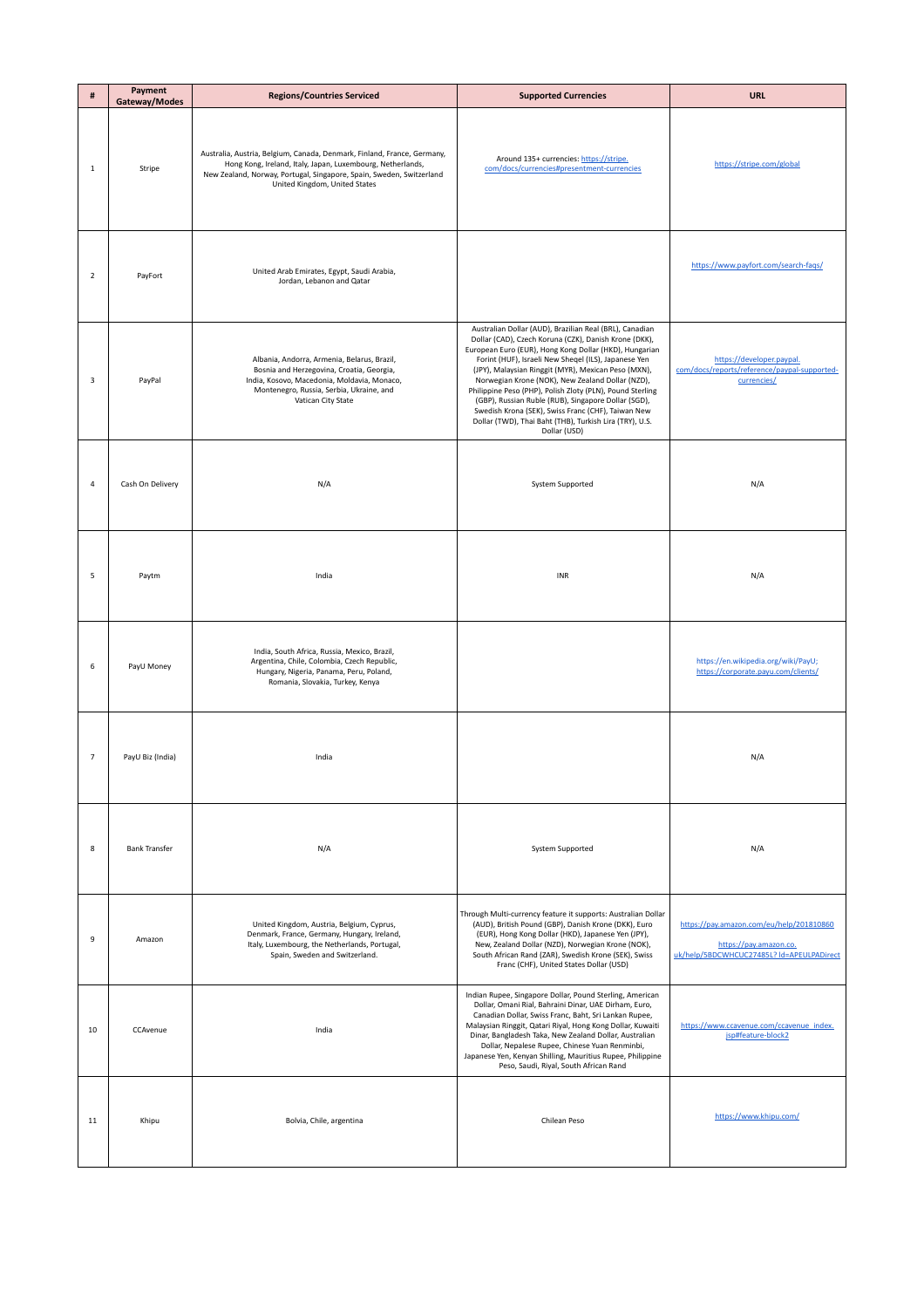| 12 | Razorpay              | Singapore, autralia, UAE, China, New Zealand,<br>Canada, Hong Kong, Russia, US, Mexico,<br>France                                                                                                                                                                                                                                                                                                                                                                                                                           | Hong Kong Dollar, Canadian Dollar, Mexican Peso, United<br>States Dollar, New Zealand Dollar, Euro, Singapore Dollar,<br>Arab Emirates Dhiram, Russian Ruble, Renminbi, Pound<br>Sterling                                                                                                                                                                                                                                                                                                                                                                                                                                                                                                                                                | https://razorpay.com/                                                                                                                                      |
|----|-----------------------|-----------------------------------------------------------------------------------------------------------------------------------------------------------------------------------------------------------------------------------------------------------------------------------------------------------------------------------------------------------------------------------------------------------------------------------------------------------------------------------------------------------------------------|------------------------------------------------------------------------------------------------------------------------------------------------------------------------------------------------------------------------------------------------------------------------------------------------------------------------------------------------------------------------------------------------------------------------------------------------------------------------------------------------------------------------------------------------------------------------------------------------------------------------------------------------------------------------------------------------------------------------------------------|------------------------------------------------------------------------------------------------------------------------------------------------------------|
| 13 | Citrus                | India                                                                                                                                                                                                                                                                                                                                                                                                                                                                                                                       |                                                                                                                                                                                                                                                                                                                                                                                                                                                                                                                                                                                                                                                                                                                                          | https://consumers.citruspay.com/                                                                                                                           |
| 14 | Twocheckout           | North America - 37 countries<br>LATAM - 14 Countires<br>Africa & Middle East - 72 Countries<br>APAC - 51 Countires<br>Europe - 60 Countires                                                                                                                                                                                                                                                                                                                                                                                 | US (USD), European Union (EUR), United Kingdom (GBP),<br>Japan (JPY), Canada (CAD), Romania (RON), The Czech<br>Republic (CZK), Hungary (HUF), Turkey (TRY), South<br>Africa (ZAR), Egypt (EGP), Mexico (MXN), Peru (PEN)                                                                                                                                                                                                                                                                                                                                                                                                                                                                                                                | https://www.2checkout.com/global-payments/                                                                                                                 |
| 15 | Omise                 | Thailand, Japan and Singapore                                                                                                                                                                                                                                                                                                                                                                                                                                                                                               | Australian Dollar (AUD), Canadian Dollar (CAD), Swiss<br>Franc (CHF), Yuan Renminbi (Chinese Yuan, CNY), Danish<br>Krone (DKK), Euro (EUR), Pound Sterling (British Pound,<br>GBP), Hong Kong Dollar (HKD), Japanese Yen (JPY),<br>Malaysian Ringgit (MYR), Singapore Dollar (SGD), Thai<br>Baht (THB), United States Dollar (USD)                                                                                                                                                                                                                                                                                                                                                                                                       | https://www.omise.co/<br>https://www.omise.co/which-currency-does-<br>omise-support                                                                        |
| 16 | Braintree 3.0         | Austria, Belgium, Bulgaria, Canada, Cyprus,<br>Czech Republic, Denmark, Estonia, Finland,<br>France, Germany, Greece, Hungary, Latvia,<br>Lithuania, Luxembourg, Malta, Netherlands,<br>Poland, Portugal, Romania, Slovakia, Spain,<br>Sweden, Ireland, Italy, United Kingdom, United                                                                                                                                                                                                                                       | AED, AMD, AOA, ARS, AUD, AWG, AZN, BAM, BBD, BDT,<br>BGN, BIF, BMD, BND, BOB, BRL, BSD, BWP, BYN, BZD,<br>CAD, CHF, CLP, CNY, COP, CRC, CVE, CZK, DJF, DKK,<br>DOP, DZD, EGP, ETB, EUR, FJD, FKP, GBP, GEL, GHS,<br>GIP, GMD, GNF, GTQ, GYD, HKD, HNL, HRK, HTG, HUF,<br>IDR, ILS, INR, ISK, JMD, JPY, KES, KGS, KHR, KMF,<br>KRW, KYD, KZT, LAK, LBP, LKR, LRD, LSL, LTL, MAD,<br>MDL, MKD, MNT, MOP, MUR, MVR, MWK, MXN, MYR,<br>MZN, NAD, NGN, NIO, NOK, NPR, NZD, PAB, PEN, PGK,<br>PHP, PKR, PLN, PYG, QAR, RON, RSD, RUB, RWF, SAR,<br>SBD, SCR, SEK, SGD, SHP, SLL, SOS, SRD, STD, SVC,<br>SYP, SZL, THB, TJS, TOP, TRY, TTD, TWD, TZS, UAH,<br>UGX, USD, UYU, UZS, VES, VND, VUV, WST, XAF, XCD,<br>XOF, XPF, YER, ZAR, ZMK, ZWD | https://www.braintreepayments.<br>com/blog/braintree-in-europe-and-canada/<br>https://developer.paypal.<br>com/braintree/docs/reference/general/currencies |
| 17 | DPO                   | Angola, Benin, Botswana, Burkina Faso,<br>Burundi, Cabo Verde, Cameroon, Central<br>African Rep, Comoros, Congo, Cote d'ivoire, DR<br>Congo, Djibouti, Egypt, Equatorial Guniea,<br>Ethiopia, Gabon, Gambia, Ghana, Guinea,<br>Guinea-Bissau, Kenya, Lesotho, Madagascar,<br>Malawi, Mali, Mauritius, Mauritania, Morocco,<br>Mozambique, Namibia, Nigeria, Rwanda, Sao<br>Tome & Principe, Senegal, Seychelles, South<br>Africa, South Sudan, Swaziland, Tanzania,<br>Togo, Tunisia, Uganda, Zambia, Zanzibar,<br>Zimbabwe | USD, EUR, KES, ZAR, GBP, CHF, AUD and more                                                                                                                                                                                                                                                                                                                                                                                                                                                                                                                                                                                                                                                                                               | https://www.dpogroup.com/<br>$\mathcal{L}$                                                                                                                 |
| 18 | mPesa                 | Kenya, Tanzania, Afghanistan, South Africa,<br>India, Eastern Europe, Mozambique, Lesotho,<br>Egypt, Democratic Republic of Congo (DRC),                                                                                                                                                                                                                                                                                                                                                                                    | ALL (Albanian Lek), CDF, EGP, GHS, INR, KES, LSL, ZAR, MZN,                                                                                                                                                                                                                                                                                                                                                                                                                                                                                                                                                                                                                                                                              | https://www.safaricom.co.ke/personal/m-pesa                                                                                                                |
| 19 | PayStack              | Nigeria, Ghana, South Africa                                                                                                                                                                                                                                                                                                                                                                                                                                                                                                | Naira                                                                                                                                                                                                                                                                                                                                                                                                                                                                                                                                                                                                                                                                                                                                    | https://paystack.com/pricing                                                                                                                               |
| 20 | PayNow                | Singapore                                                                                                                                                                                                                                                                                                                                                                                                                                                                                                                   | Singapore Dollar                                                                                                                                                                                                                                                                                                                                                                                                                                                                                                                                                                                                                                                                                                                         | https://www.paynow.co.zw/<br>https://docs.paynow.<br>pl/#operation/sendPaymentRequest                                                                      |
| 21 | Pay at store          | N/A                                                                                                                                                                                                                                                                                                                                                                                                                                                                                                                         | System Supported                                                                                                                                                                                                                                                                                                                                                                                                                                                                                                                                                                                                                                                                                                                         | N/A                                                                                                                                                        |
| 22 | <b>Stripe Connect</b> | AustAustralia, Austria, Belgium, Brazil, Bulgaria,<br>Canada, Cyprus, Czech Republic, Denmark,<br>Estonia, Finland, France, Germany, Greece,<br>Hong Kong, Hungary, India, Ireland, Italy,<br>Japan, Latvia, Lithuania, Luxembourg, Malaysia,<br>Malta, Mexico, Netherlands, New Zealand,<br>Norway, Poland, Portugal, Romania, Singapore,<br>Slovakia, Slovenia, Spain, Sweden, Switzerland,<br>United Kingdom, United States                                                                                              | https://stripe.com/docs/currencies#presentment-currencies                                                                                                                                                                                                                                                                                                                                                                                                                                                                                                                                                                                                                                                                                | https://stripe.com/global                                                                                                                                  |